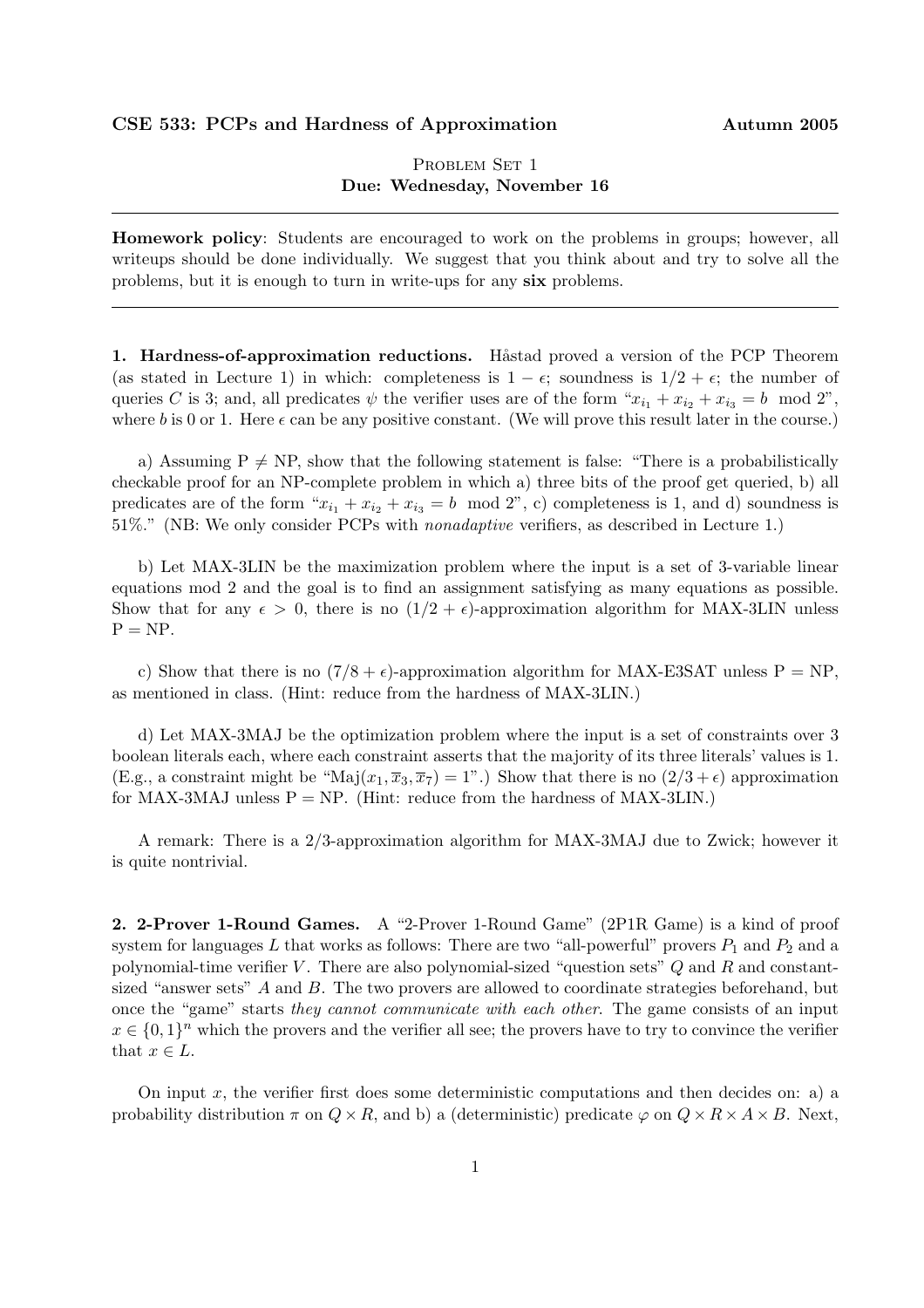the verifier uses randomness to draw a pair of "questions"  $(q, r) \in Q \times R$  according to  $\pi$ . The verifier sends q to  $P_1$  and r to  $P_2$ . The provers, based on x and the question they receive, send back "answers";  $P_1$  returns some  $a \in A$  and  $P_2$  returns some  $b \in B$ . (Recall that the provers are not allowed to communicate.) Finally, V applies  $\varphi$  to  $(q, r, a, b)$  and accordingly either accepts or rejects.

a) Show that it doesn't help the provers if they are allowed to use randomness.

b) We will show later in class that for every constant  $\epsilon > 0$  there exists a constant-sized alphabet Σ such that GAP-CG<sub>1, $ε$ </sub>(Σ) is NP-hard. Using this fact, show that for every  $L ∈ NP$  and every  $\epsilon > 0$  there is a 2P1R Game for L in which the verifier accepts every  $x \in L$  with probability 1 and accepts every  $x \notin L$  with probability at most  $\epsilon$ . (Hint: what extra graph property is needed for 2P1R Games?)

3. Error reduction using expanders. Let  $G = (V, E)$  be an  $(n, d, \lambda)$ -expander with  $\lambda < d$ constants. Let  $B \subset V$  be a set of vertices with  $|B| = \alpha n$ , where  $0 < \alpha < 1$ . (We think of B as a "bad" set of vertices.) Suppose we pick a uniformly random vertex in  $G$  and then perform a t-step random walk in G starting from this vertex. We wish to upper-bound the probability  $\gamma$  that all vertices encountered are in B.

a) Let  $A$  denote the normalized adjacency matrix of  $G$ , and let  $P$  denote the matrix corresponding to "projection onto B"; in other words, P is the  $n \times n$  diagonal matrix with 1's in the positions corresponding to B. Show that  $\gamma = ||PAPAP \cdots APx||_1$ , where x is the vector  $(1/n, \ldots, 1/n)$ , corresponding to *D*. Show that  $\gamma = ||FATAT \cdots ATx||_1$ , where *x* is the vector  $||z||_1$  denotes  $\sum_{i=1}^n |z_i|$ , and the matrix product  $PAPAP \cdots AP$  has precisely *t A*'s.

b) The "matrix 2-norm" of a matrix C is defined to be  $||C||_2 := \max_{y\neq 0} ||Cy||_2/||y||_2$ . Show that  $\gamma \leq \alpha \| PAPAP \cdots AP \|_2 \leq ( \|AP\|_2)^t$ .

c) Show that  $||AP||_2 \leq$  $\mathcal{L}$  $\alpha^2 + (\lambda/d)^2$ , and conclude  $\gamma \leq (\alpha^2 + (\lambda/d)^2)^{k/2}$ . (Hint: given arbitrary  $y \neq 0$ , write  $z = Py$  and express  $z = z^{\parallel} + z^{\perp}$  as in Lecture 3...) Bonus: show that in fact  $||PAP||_2 \le \lambda/d + \alpha(1 - \lambda/d)$  and show how this can be used to conclude the sharper upper bound  $\gamma \leq \alpha (\lambda/d + \alpha(1-\lambda/d))^t$ .

d) Suppose we have an RP algorithm for a problem; i.e., on NO instances the algorithm always says NO and on YES instances the algorithm says YES with probability at least 1/4. Further suppose that the algorithm uses  $r$  random bits. Naive serial repetition reduces the error probability to  $(3/4)^t$  using rt random bits. Show that the same error probability can be achieved using only  $O(r + t)$  random bits.

A remark: With a little more effort, a similar randomness-efficient error amplification can be done for BPP algorithms.

e) Show that there is a PCP for NP with completeness 1 and soundness  $1/n$  in which the verifier uses  $O(\log n)$  random bits (as opposed to  $O(\log^2 n)$ ) and queries  $O(\log n)$  bit positions in the proof.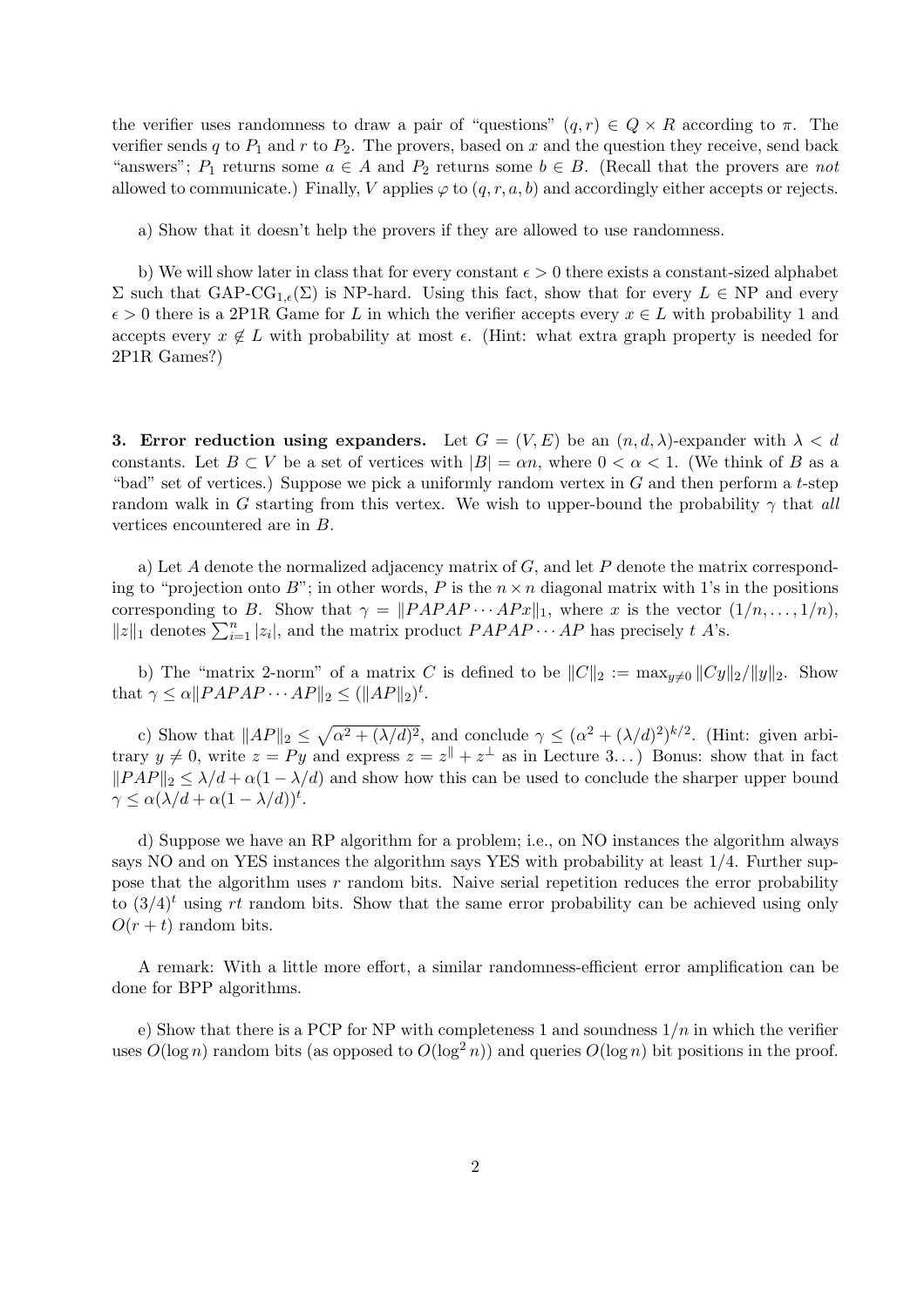## 4. Hardness of Clique, and graph products.

a) Improve the hardness result we showed in class for CLIQUE by proving that for some  $\alpha > 0$ , there is no  $n^{-\alpha}$ -approximation algorithm for CLIQUE unless P = NP. (Hint: Apply the FGLSS reduction to the PCP of Problem 3(e).)

We will now explore a different language, namely that of graph products, for boosting hardnessof-approximation results for CLIQUE. For a graph  $G = (V, E)$  and integer  $k \geq 2$ , we define the kth power of G,  $G^k = (V', E')$ , as follows: The vertex set V' equals  $V^k$ , the set of k-tuples of vertices of G. Two distinct vertices  $(u_1, u_2, \ldots, u_k)$  and  $(v_1, v_2, \ldots, v_k)$  are adjacent in E' if and only if  $\{u_1, u_2, \ldots, u_k, v_1, \ldots, v_k\}$  is a clique in G (note that the  $u_i$  and  $v_j$  do not have to be distinct).

b) Prove that the powering operation defined above satisfies  $\omega(G^k) = \omega(G)^k$ .

c) Use (b) to prove that if Clique is NP-hard to approximate within some constant factor  $\rho < 1$ , then

- (i) it is NP-hard to approximation within *any* constant factor  $\epsilon > 0$ , and
- (ii) CLIQUE does not admit a polynomial time  $2^{-\log^{\gamma} n}$ -approximation algorithm for any  $\gamma < 1$ unless  $NP \subseteq \bigcup_{c \geq 1} DTIME(2^{(\log n)^c}).$

d) Suppose for some  $\epsilon > 0$  there is a polynomial time algorithm that on input a graph H on n vertices, returns a clique of size at least  $\omega(H)/n^{1-\epsilon}$ . Prove that for every  $a > 0$ , there is a randomized polynomial time algorithm that, when given a graph G on N vertices with  $\omega(G) \geq a \cdot N$ , outputs a clique of size  $b_{a,\epsilon} \cdot N$  in G, where  $b_{a,\epsilon} > 0$  is a constant depending on  $a, \epsilon$ . (Hint: Take a larger power  $G^k$  of G for  $k = \Theta(\log N)$ . This graph is too big, so work with a subgraph obtained by sampling a suitable polynomial number  $N^{O(1)}$  vertices from  $G^k$ .

e) Using (d), argue that the same hypothesis about existence of approximation algorithms for CLIQUE implies that a 3-colorable graph on N vertices can be colored using  $O(\log N)$  colors in randomized polynomial time.

A remark: The proof technique of (d) can also be used to show that for some  $\alpha > 0$ , an  $n^{-\alpha}$ approximation algorithm for CLIQUE implies  $NP = RP$ . The conclusion can also be strengthened to  $NP = P$  using a derandomization of the sampling procedure.

5. Amplification fails beyond 1/2. (This problem is due to Andrej Bogdanov.) As we saw in class, the Powering step in Dinur's construction yielded gap'  $\geq 2 \min(\text{gap}, 10^{-6})$  when the parameter t was a large enough fixed constant. But what if gap is already quite large  $\sim$  could repeating the Powering step push gap<sup>'</sup> all the way towards 1? This problem gives a negative answer.

a) It is known that for infinitely many constants d there exist  $(n, d, \lambda)$ -expanders G for infinitely many n, with the following two properties: (i)  $\lambda(G) \leq 2\sqrt{d}$ ; (ii) G has "girth" at least  $\frac{2}{3} \log_d n$ , where the girth of a graph is the length of the smallest cycle in it. Suppose we make  $G$  into a constraint graph over the alphabet  $\{0,1\}$  by putting an "inequality" constraint on every edge. Show that the satisfiability gap of G is at least  $1/2 - O(1/\sqrt{d})$ .

b) On the other hand, show that for any fixed parameter t, if n is large enough, then the Powered constraint graph G' produced from it via Dinur's method has gap'  $\leq 1/2$ .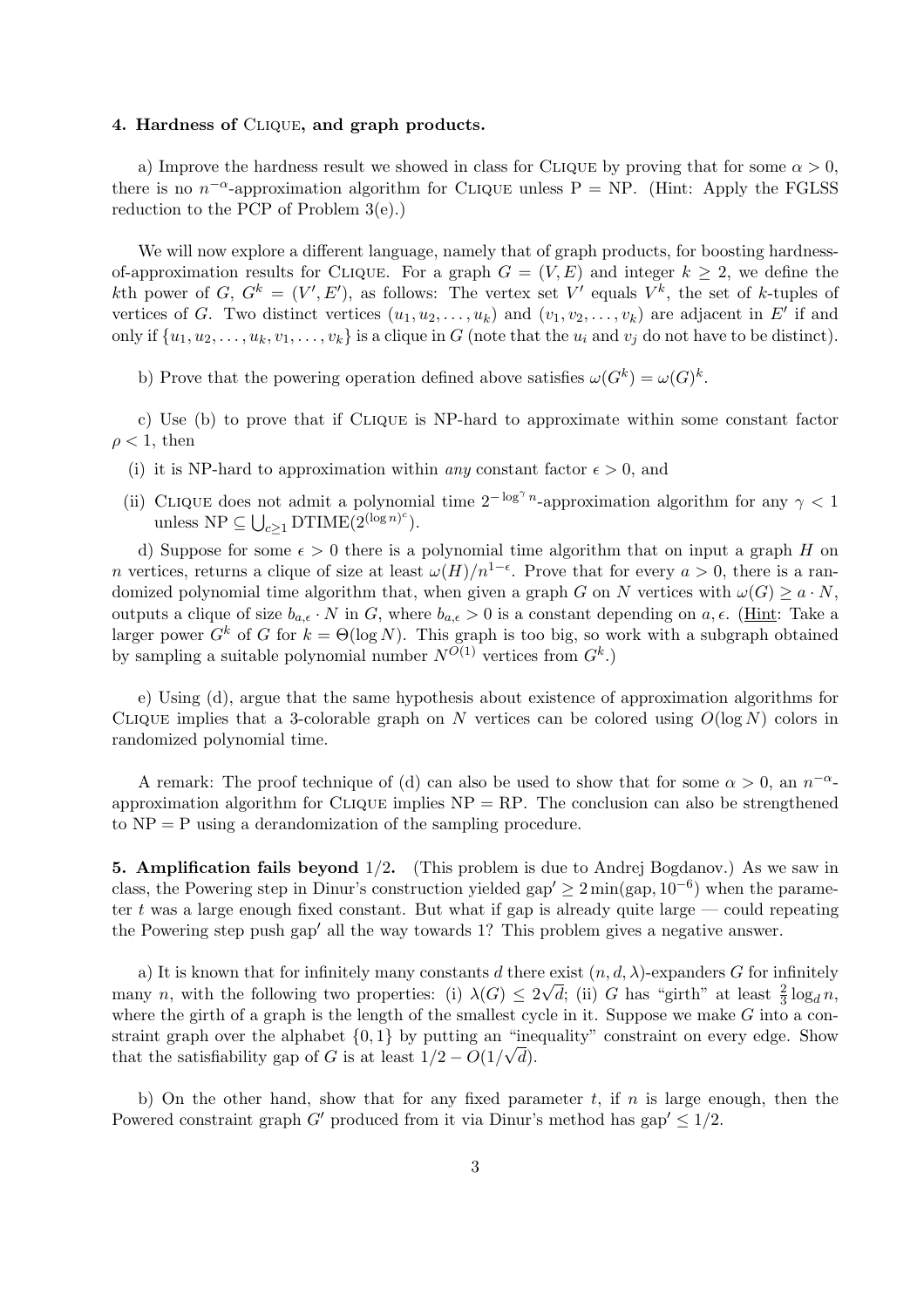**6. Fourier interpretations.** Let  $f: \{-1,1\}^n \to \mathbb{R}$  and write the "Fourier expansion of f",  $f =$ οι  $\sum_{S\subseteq[n]} \hat{f}(S) \chi_S$ . All probabilities and expectations in this question are with respect to the uniform product probability distribution on  $\{-1,1\}^n$ .

a) Given a set  $S \subseteq [n]$ , define  $f^{\leq S} : \{-1,1\}^n \to \mathbb{R}$  by

$$
f^{\leq S} = \sum_{T:T \subseteq S} \hat{f}(T)\chi_T.
$$

Note that  $f^{\leq S}(x)$  actually only depends on the bits of x in S; call these bits  $x_S$ . Show that  $f^{\leq S}(x_S)$ is equal to the expected value of f conditioned on the bits  $x<sub>S</sub>$ . (The expectation is thus over the bits of x not in  $S$ .)

b) Suppose f's range is {−1, 1}; i.e., f is a boolean-valued function. We define the influence of the ith coordinate on f to be  $\text{Inf}_i(f) := \Pr_x[f(x) \neq f(x^{(i)})]$ , where  $x^{(i)}$  denotes the string x with the *i*th bit flipped. This measures how sensitive  $f$  is to flipping the *i*th coordinate. Show that

$$
\text{Inf}_i(f) = \sum_{S: i \in S} \hat{f}(S)^2.
$$

c) Again, suppose f is a boolean-valued function. f is said to be monotone if  $f(x) \geq f(y)$ whenever  $x \geq y$ . (By  $x \geq y$  we mean  $x_i \geq y_i$  for all i.) For example, AND, OR, and Majority are monotone functions; Parity is not monotone. Show that if f is monotone then  $\text{Inf}_i(f) = f(\{i\})$  for each  $i \in [n]$ .

d) Once more, suppose f is boolean-valued. Suppose we pick  $x \in \{-1,1\}^n$  at random and then form a string  $y \in \{-1,1\}^n$  as follows: for each  $i = 1 \ldots n$  independently, we set  $y_i = x_i$  with probability  $\rho$  and set  $y_i$  to be a uniformly random bit with probability  $1 - \rho$ . The noise stability of f at  $\rho$  is defined to be

$$
Stab_{\rho}(f) := 2\Pr[f(x) = f(y)] - 1,
$$

a number in the range  $[-1, 1]$ . This measures in some way how stable f is when you flip about 1  $\frac{1}{2}(1-\rho)$  input bits. Show that

$$
Stab_{\rho}(f) = \sum_{S \subseteq [n]} \hat{f}(S)^2 \rho^{|S|}.
$$

7. A "Long Code" test. Let C be a set of boolean functions  $\{-1,1\}^n \rightarrow \{-1,1\}$ . A local test for C works as follows: Given an unknown  $f: \{-1,1\}^n \to \{-1,1\}$  (as a table of values), a local test makes some q queries to f. If  $f \in \mathcal{C}$  the test should accept with probability 1; if f is  $\delta$ -far from every function in C then the test should reject with probability at least  $\Omega(\delta)$ . In class, we saw the BLR test, which is a 3-query local test for the class of linear functions  $\mathcal{L} = \{ \chi_S : S \subseteq [n] \}$ . In this problem we will develop a 6-query local test for the set of "dictator functions",  $\mathcal{D} = \{\chi_{\{i\}} : i \in [n]\};$ i.e., the set of *n* functions of the form  $f(x) = x_i$ .

a) Explain why a local test for a class C is not necessarily also a local test for a subclass  $\mathcal{C}' \subset \mathcal{C}$ . Give an example of a function that demonstrates that BLR is not a proper local test for  $\mathcal{D}$ .

b) Let a, b,  $c \in \{-1,1\}$  be bits. Write an expression that is 1 they are "not all equal" (NAE) and is 0 if they are all equal.